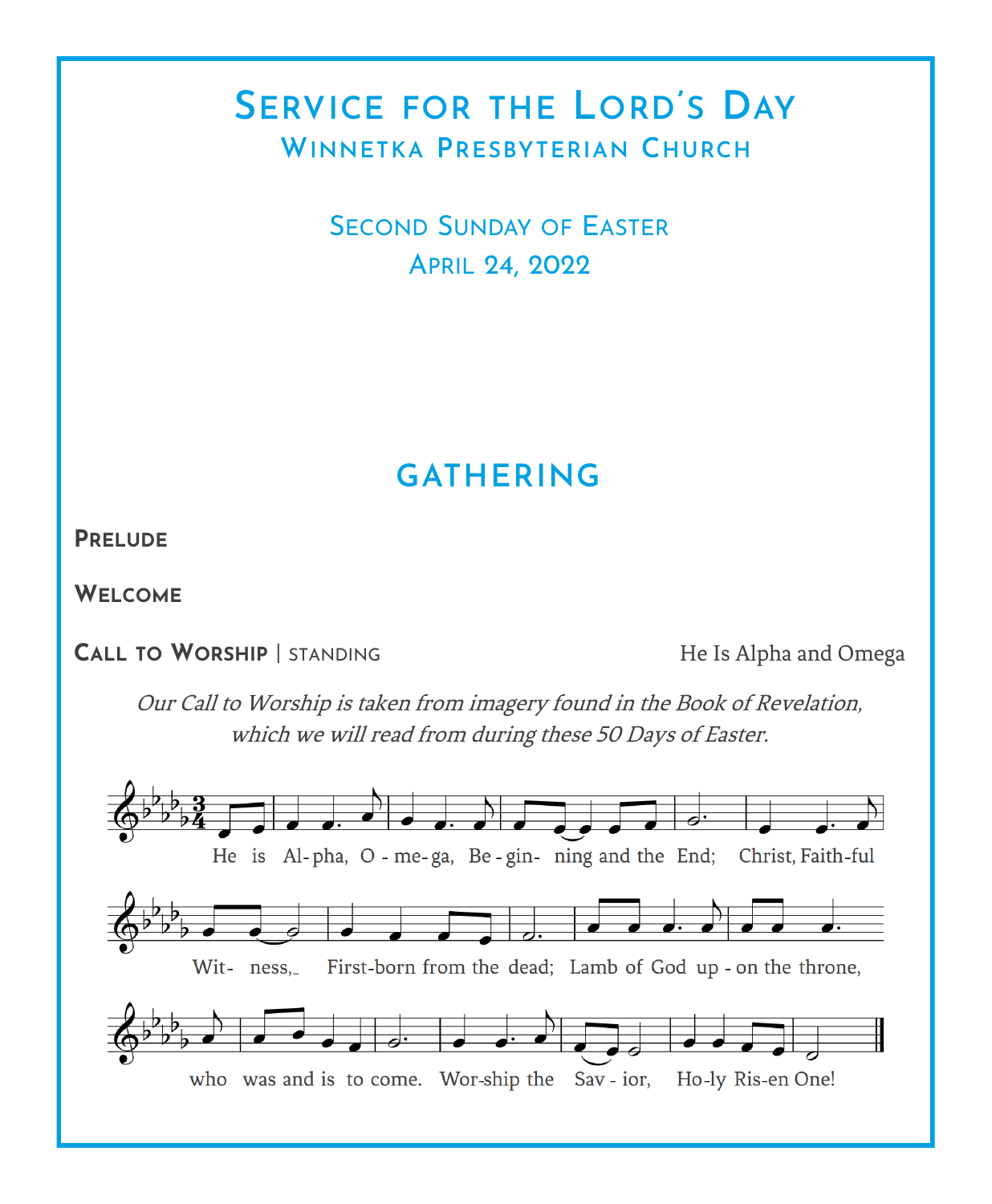### **EASTER GREETING** | STANDING

## Alleluia! Christ is risen! He is risen indeed! Alleluia!

### **OPENING PRAYER** | STANDING

As your people gather, O Lord, behind locked doors, drawn together through grief and worrying about what comes next, you come into our midst saying...

### peace be with you.

In our many seasons of life, in hope and fear, in joy and in despair, you come into our midst saying...

### peace be with you.

As we gather this morning sharing our alleluias for death overcome, come into our midst saying...

### peace be with you.

Come into our midst, O God. Fill us with the presence of your risen Son here and now.

### Amen.

## **SHARING THE PEACE OF CHRIST** | STANDING

The peace of Christ be with you. And also with you.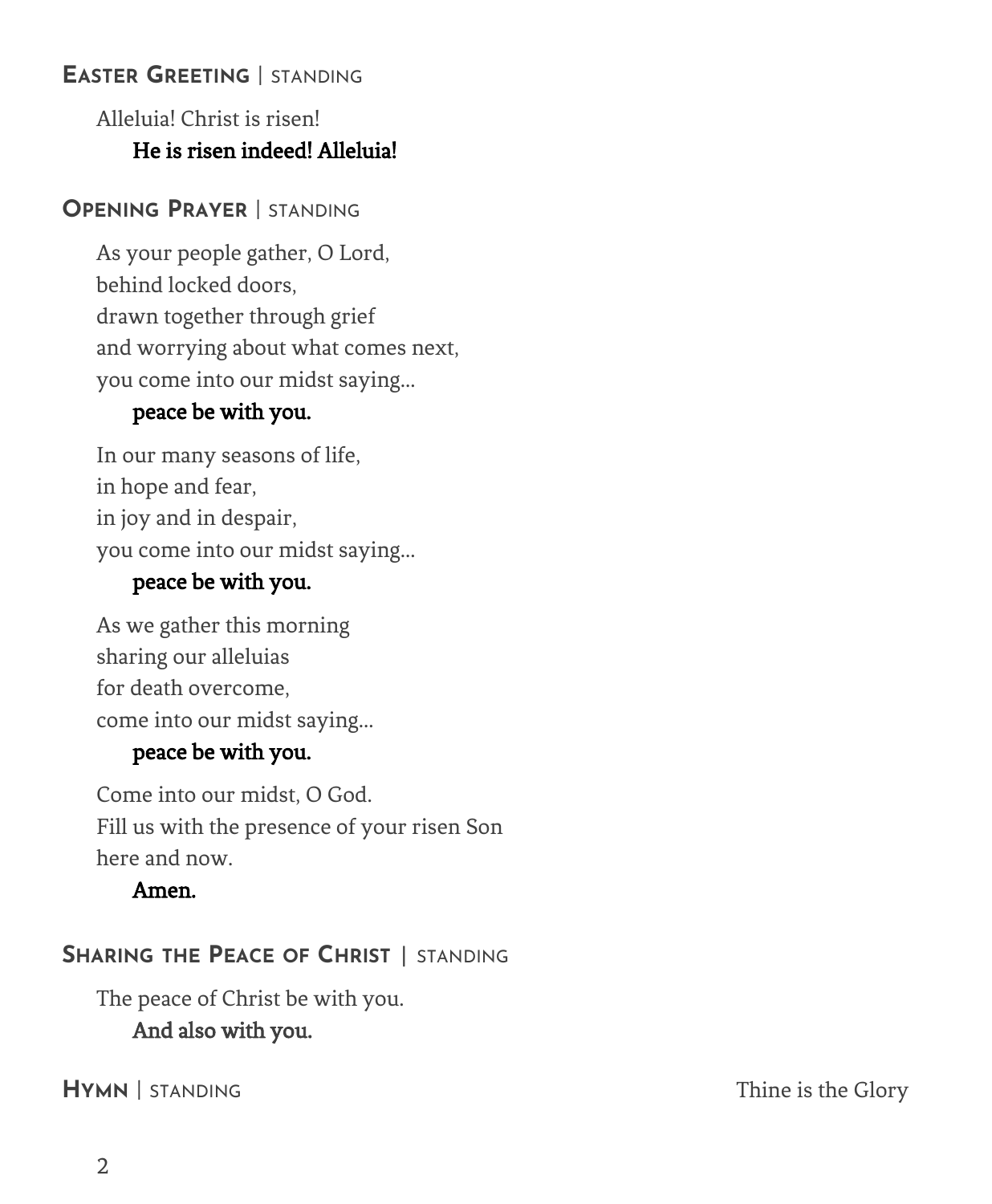

### **PRAYER OF CONFESSION**

### Holy God,

through the resurrection of Jesus,

you promise to be with us everywhere and always.

Yet we confess we are sometimes uncertain about your promises.

We doubt the promise of resurrection for our own lives.

Upheaval and anxiety eat away at our peace.

Forgive us when we struggle to trust your goodness

and your steadfast love for us.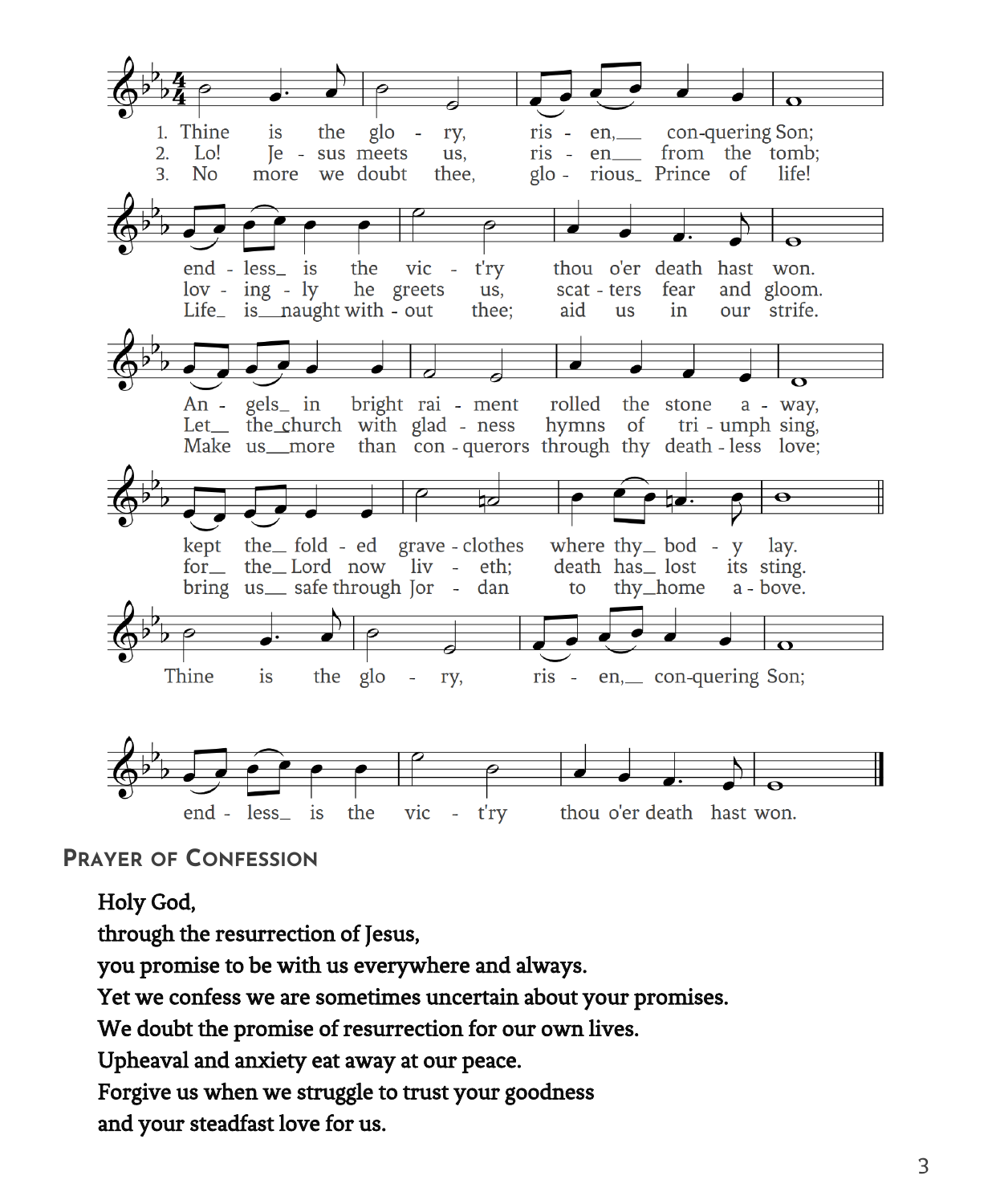# **LISTENING**

### **PRAYER FOR ILLUMINATION**

### **NEW TESTAMENT** Revelation 1:4-8

This is the word of the Lord. **Thanks be to God.** 

**PSALM** Psalm 150



Praise God with the sound of the trumpet. Praise God with the lute and the harp. Praise God with timbrel and dancing. Praise God wherever you are! (refrain)

Praise God with holy cymbals. Praise God with strings and with pipes. Praise God with clashing cymbals. Praise God with all of your might! (refrain)

Praise God in the holy temple. Praise God for almighty deeds.

Praise God for those bountiful mercies, for God fulfills our needs. (refrain)

**GOSPEL** John 20:19-31

This is the word of the Lord. Thanks be to God.

Children are dismissed to K-6 Sunday School following the scripture reading.

**SERMON** 2222 Rev. Paul Gilmore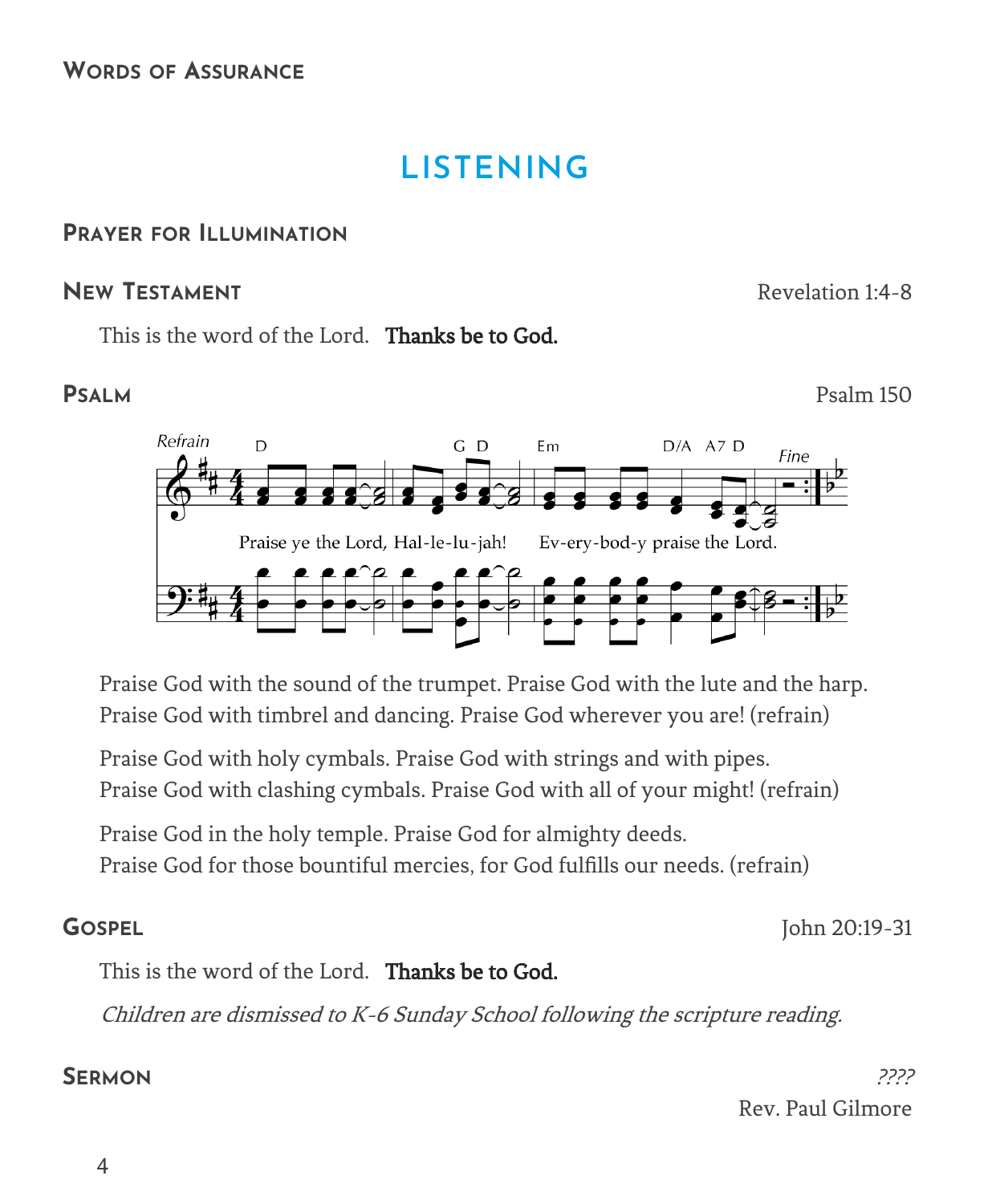# **RESPONDING**

**MUSICAL OFFERING** What I Believe Daniel Rausch, soloist

### **AFFIRMATION OF FAITH** | STANDING from The United Church of Canada

We sing of Jesus, so filled with the Holy Spirit that in him people experienced the presence of God. Jesus announced the coming of God's reign, healing the sick, feeding the hungry, forgiving sins, and freeing those held captive. He preached and practiced unconditional love, and commanded his followers to love one another. Because his witness to love was threatening, he was crucified. But death was not the last word. God raised Jesus from death, turning sorrow into joy, despair into hope. The Risen Christ lives today, present to us and the source of our hope.



**PRAYERS OF THE PEOPLE**

Lord of life,

hear our prayer.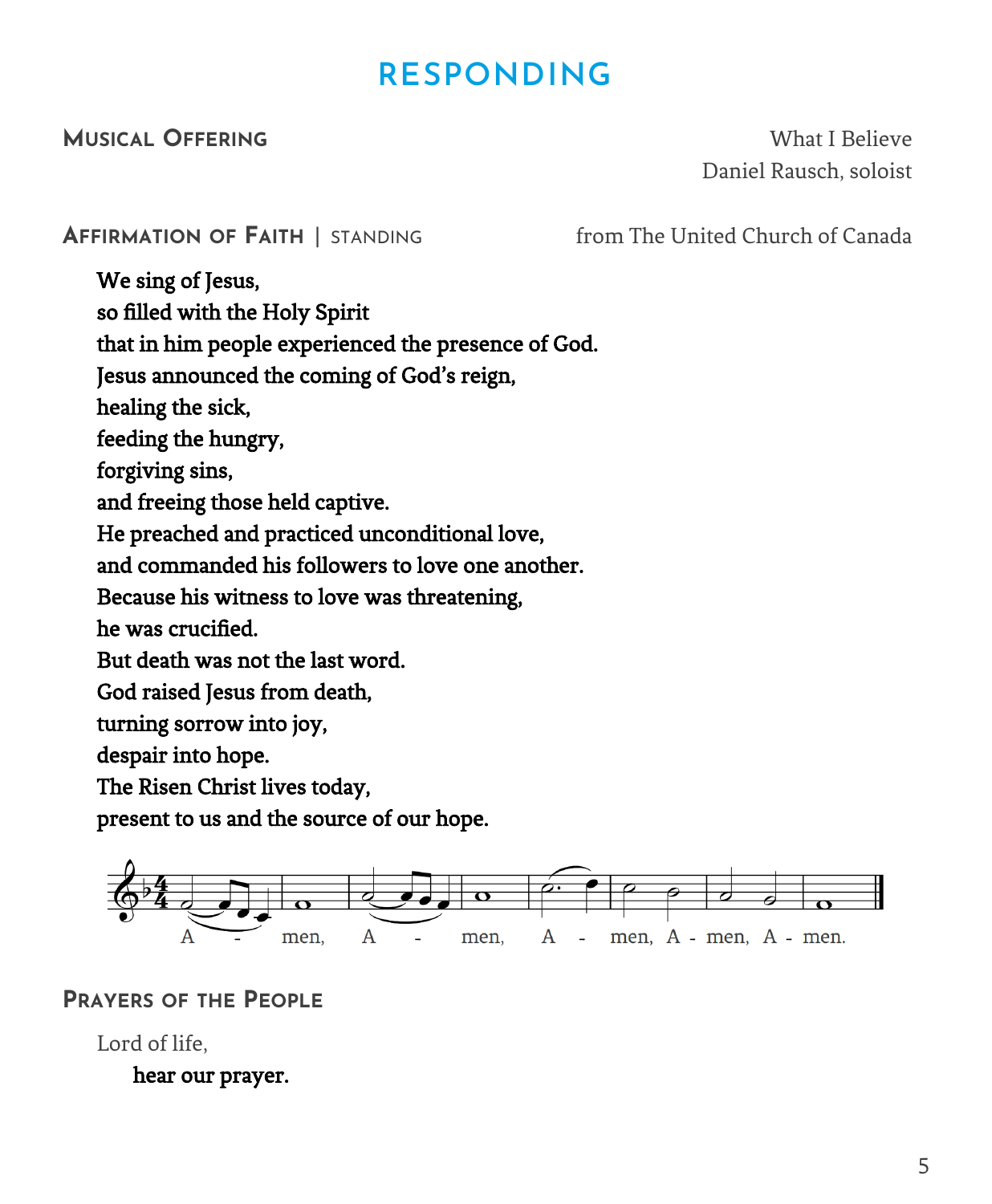### **THE LORD'S PRAYER**

Our Father, who art in heaven, hallowed be thy name.

Thy kingdom come, thy will be done, on earth as it is in heaven.

Give us this day our daily bread;

and forgive us our debts as we forgive our debtors;

and lead us not into temptation, but deliver us from evil.

For thine is the kingdom and the power and the glory, forever. Amen.

# **SENDING**



**CHARGE AND BENEDICTION** | STANDING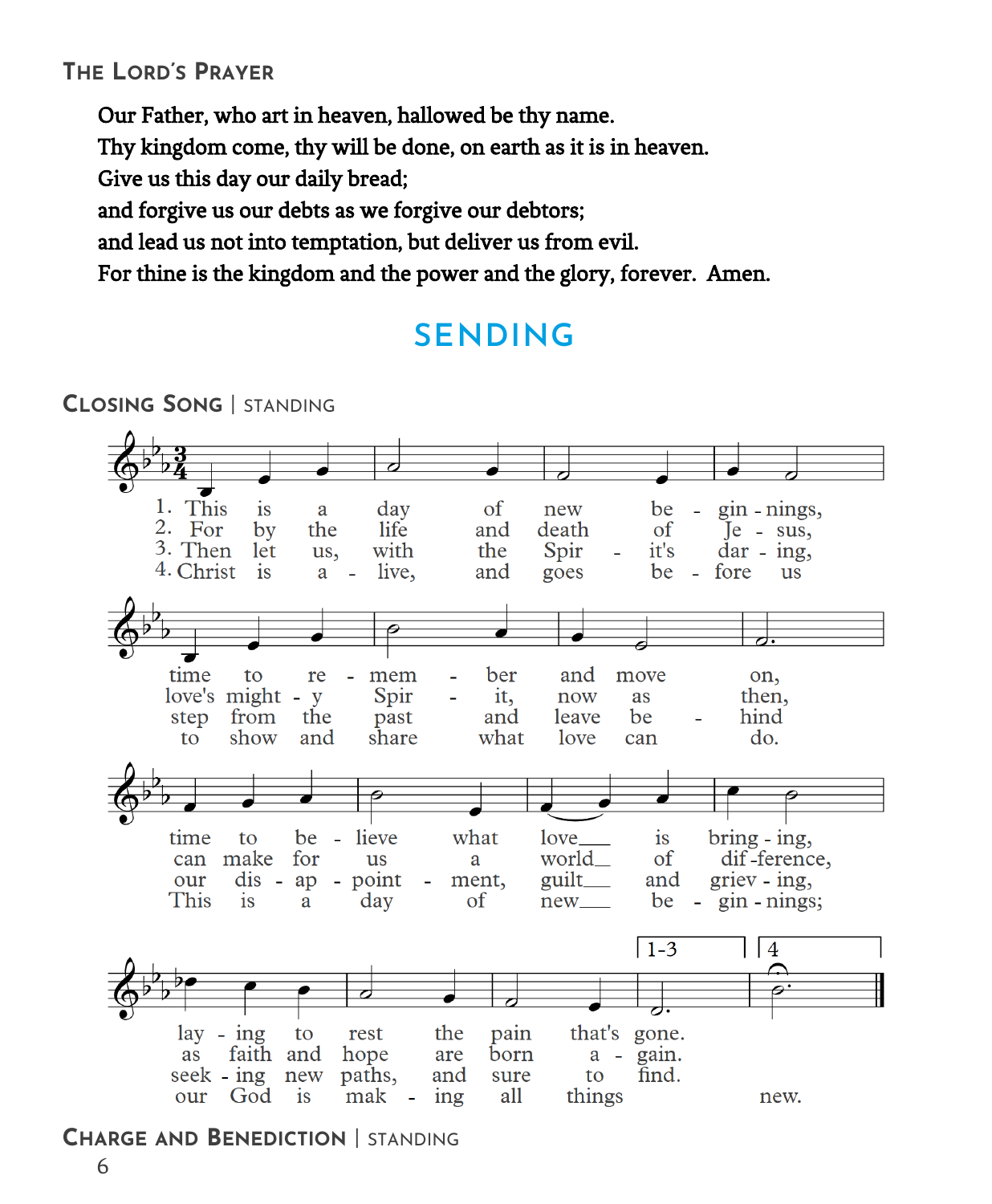## **ANNOUNCEMENTS**

Sign up at winnpres.org to receive our weekly email for all the latest WPC news.

## **FLOWERS BY THE EASTER CANDLE**

The flowers today are in memory of Francis and Nancy Heller's wedding anniversary. This would have been their 68th anniversary. They were given by Lucy Heller Smith, Mary Heller Gridley, and Catey Heller Terry.

### **THE COLOR OF COMPROMISE**

Sundays @ 11:10am (beginning May 1)

Join the Matthew 25 Committee for a 4-week discussion around the book The Color of Compromise: The Truth About the American Church's Complicity in Racism. Books will be in the entry of the church for you to take. You may provide a donation to cover cost of book if you wish. We will also offer Thursday evening Zoom meeting at 7pm for 4 Thursdays in May as an optional time.

## **JAZZ AND THE SPIRIT WITHIN**

Sunday Worship, May 8 @ 10am

We will continue our Easter celebration with a special jazz worship service led by Pastor Paul and Ben Lewis.

This unique service will seek to imbue the space with the deep resonance of spirit that can be found through jazz improvisation. Some of Chicago's finest musicians will be there to preach with their voice and their sound - exploring and celebrating the moment with you.

# **BENEFIT CONCERT**

Sunday, May 22 @ 4pm

Vocalist Gražyna Augušcik and pianist Ben Lewis will perform together music of Frédéric Chopin through a beautiful, surprising contemporary lens.

The concert will raise funds for the Refugee Resettlement Program of WPC and will help support the Ghulam/Banu family, an Afghan refugee family, now making their home in the Chicago area with help from the Refugee Resettlement Program of Winnetka Presbyterian Church.

Suggested Donation: \$25

### **INTERESTED IN BECOMING A MEMBER?**

Maybe you've been coming to WPC for a while and have just never made it "official." Or maybe you're brand new, but you know this is your new church home. Wherever you are on your journey, we want to invite you to consider becoming a member of WPC! If you're interested in finding out more about membership, please contact Pastor Paul Gilmore.

# **WEEKLY OPPORTUNITIES**

Zoom links can be found in your weekly email or at winnpres.org.